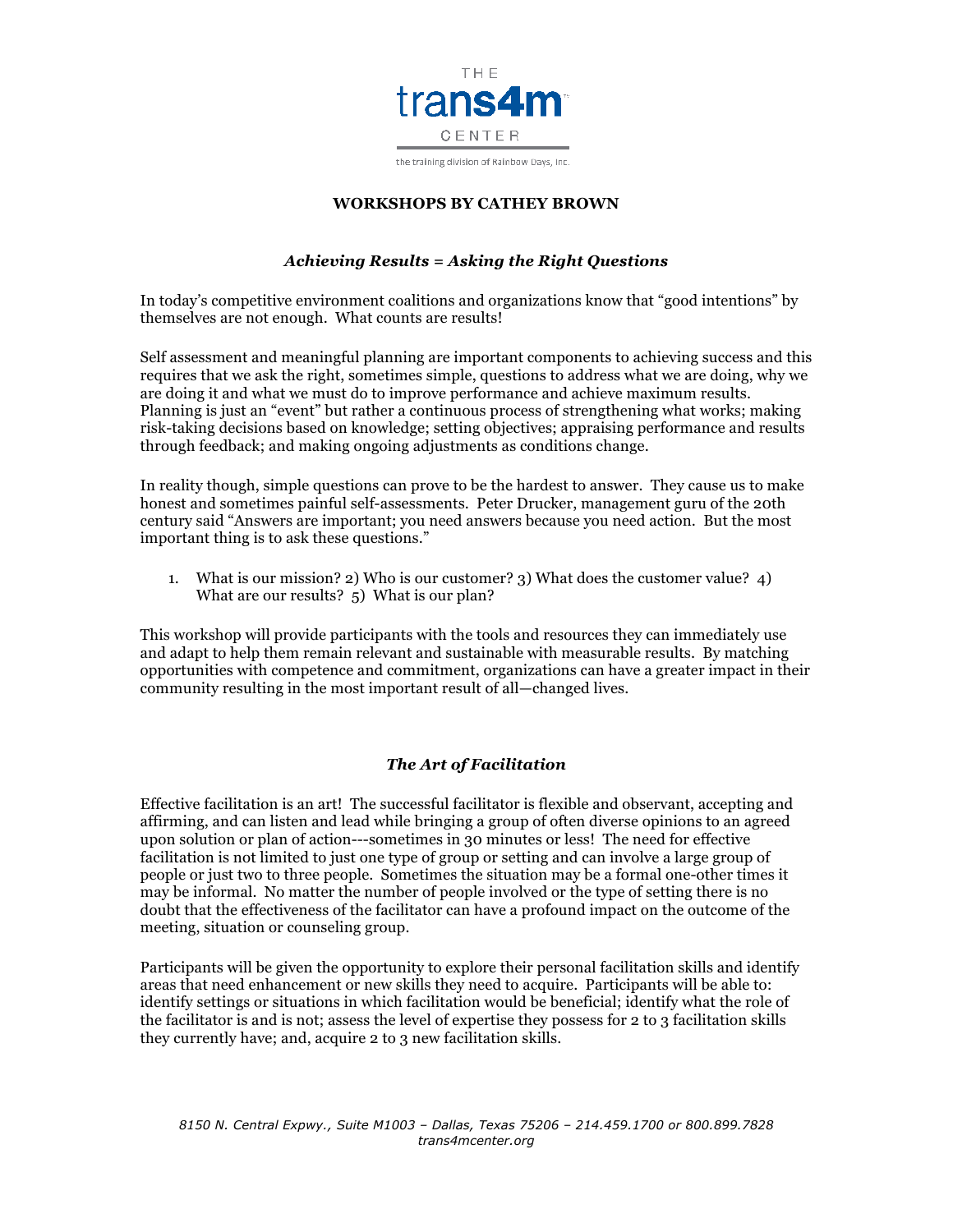

# *"Being" Who You Are – "Doing" What You Do*

Many professionals are "drawn" to the non-profit sector because they want to make a difference or address a need. They may have experienced personal pain and want to help others suffering from the same kind of experience. There are many motivations and many individuals with varied skills making up prevention workforce. Some of the questions that will be explored as a group and individually include:

- Why are some who choose to work in prevention effective and others seem to have difficulty finding their way?
- Why do so many begin with high energy and expectations leave in a few years tired, discouraged and burned out?
- How can organizations attract and maintain a viable workforce who can meet the many demands placed on them?
- How do we cope with the constant changes our field faces?
- How do we as caring and dedicated professionals maintain a healthy balance in our lives and "be" who we are while we "do" our jobs?

Using didactic and experiential methods, participants will be given the opportunity to explore their motivations and identify steps they can take to answer the "call" while maintaining a healthy balance in their lives.

#### *Developing Capable Leaders*

When nonprofit leaders are asked what some of their major concerns are repeatedly they will say "organizational capacity" – attracting and maintaining a viable workforce, effective teams, leadership development, etc. When our sector does not have strong, well run organizations then the services we provide cannot be as effective as they need to be. Everyone in an organization, regardless of their job "title" or position, is both a leader and a follower. Leadership style is a person's unique way of influencing others to work toward goals. While individuals can demonstrate a variety of leadership styles, most have a dominant style they feel comfortable using. The objective of this session is to assist participants as they gain awareness of their leadership style, to appreciate the importance of "followership" and to discuss how both impact the success of any organization.

The information provided in this workshop is practical and readily usable. It is highly interactive and involves the participants with written, small group and "self analysis" activities. Participants will be able to: identify and examine their personal leadership style; develop and/or enhance their personal leadership style; identify characteristics of effective leaders; and, learn essentials of developing capable leaders within their organization.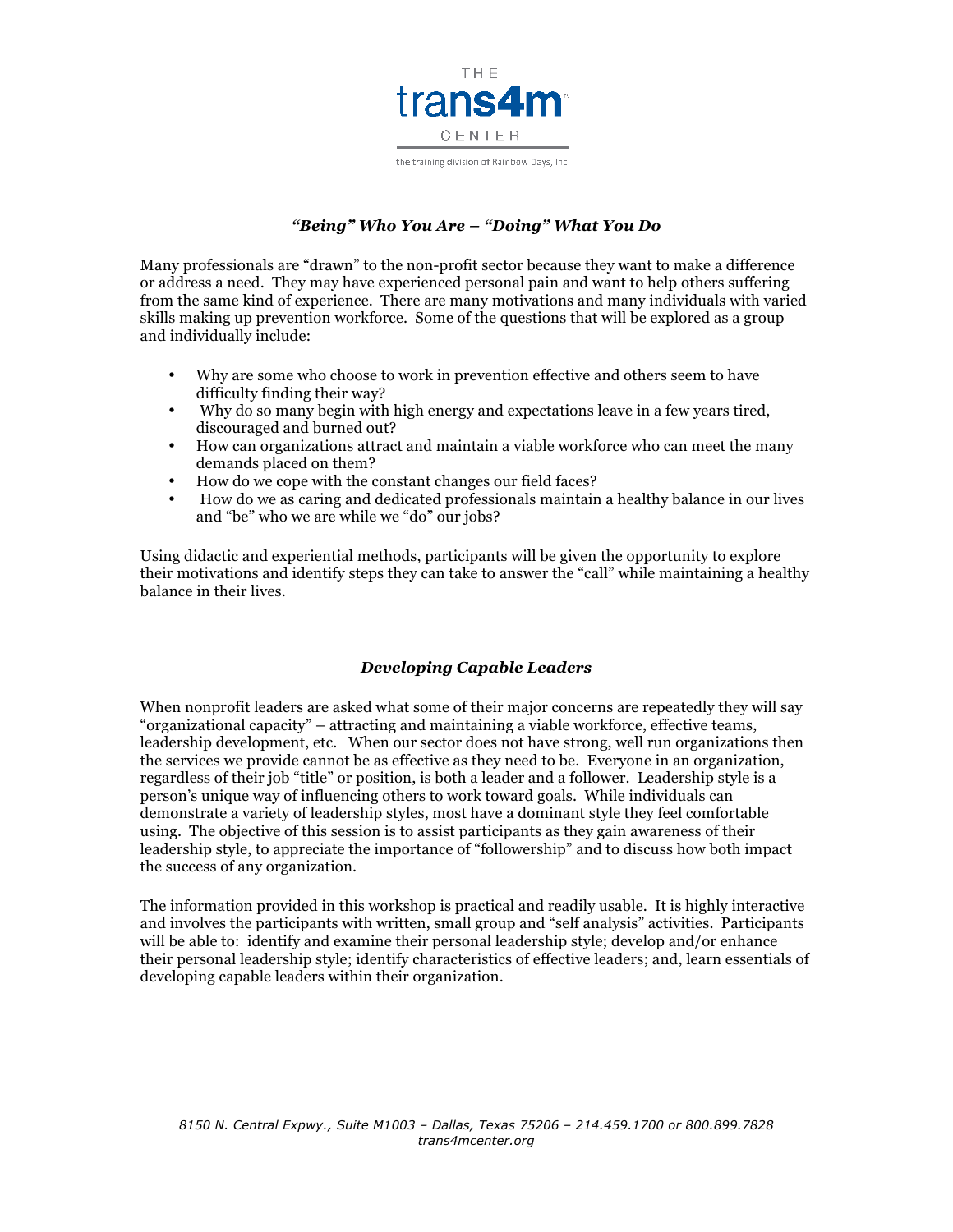

#### *Hurt, Hope & Healing – Chemical Dependency and Its Impact on the Family*

In an addicted family, children are usually the first to be hurt and the last to be helped and yet they are at the highest risk for repeating the cycle of addiction. In the mid to late 80's through the early 90's "children of alcoholics" was a "hot topic" with numerous conferences, workshops, etc. on the subject. But, just because we don't see as much about the issue, the number of children impacted by their parent's substance abuse has not decreased nor have the issues they face become any easier to cope with. Professionals working in both treatment and prevention need to be educated about the progression of the disease and its impact on the family.

Participants will be able to articulate the disease concept of alcoholism and other addictions; identify appropriate strategies and techniques for engaging children from addicted families in the healing process; identify current resources available and how they and/or their organization can assist families touched by addiction.

## *The Leaders of Tomorrow Today*

Study after study confirms what conventional wisdom tells us—the majority of nonprofit leaders of today will not be here tomorrow (tomorrow being defined as the next 5 to 7 years.) Current leadership positions in nonprofits are predominantly filled with members of the Baby Boom generation who will continue to transition into other types of work or retirement leaving a "leadership deficit" over the next decade that creates one of the biggest challenges facing the social sector today.

What are the generational similarities and differences in leadership? How can we be more proactive in promoting younger leaders? What steps must we take to create good endings and new beginnings? We will examine what research tells us, reflect on core tried and true principles, challenge our assumptions, and define actions we can take today for the sake of the leaders and organizations of tomorrow.

Participants will be able to understand the impact of having 4 generations working at the same time within their organization; identify what organizations can do to develop future leaders; and, identify what individuals can do to take responsibility for their own leadership development.

#### *Leadership Style-Preventing Heartaches and Headaches in Your Organization*

Everyone in an organization, regardless of their job "title" or level, is both a leader and a follower. Leadership style is a person's unique way of influencing others to work toward goals. Individuals can demonstrate a variety of leadership styles, but most have a dominant style they feel comfortable using. The objective of this session is assisting participants in gaining awareness of their leadership style, to appreciate the importance of "followership" and to discuss how both impact the success of any organization. This session is appropriate for all professionals and volunteers in a community based organization who want to examine, develop and/or enhance their personal leadership and followership styles.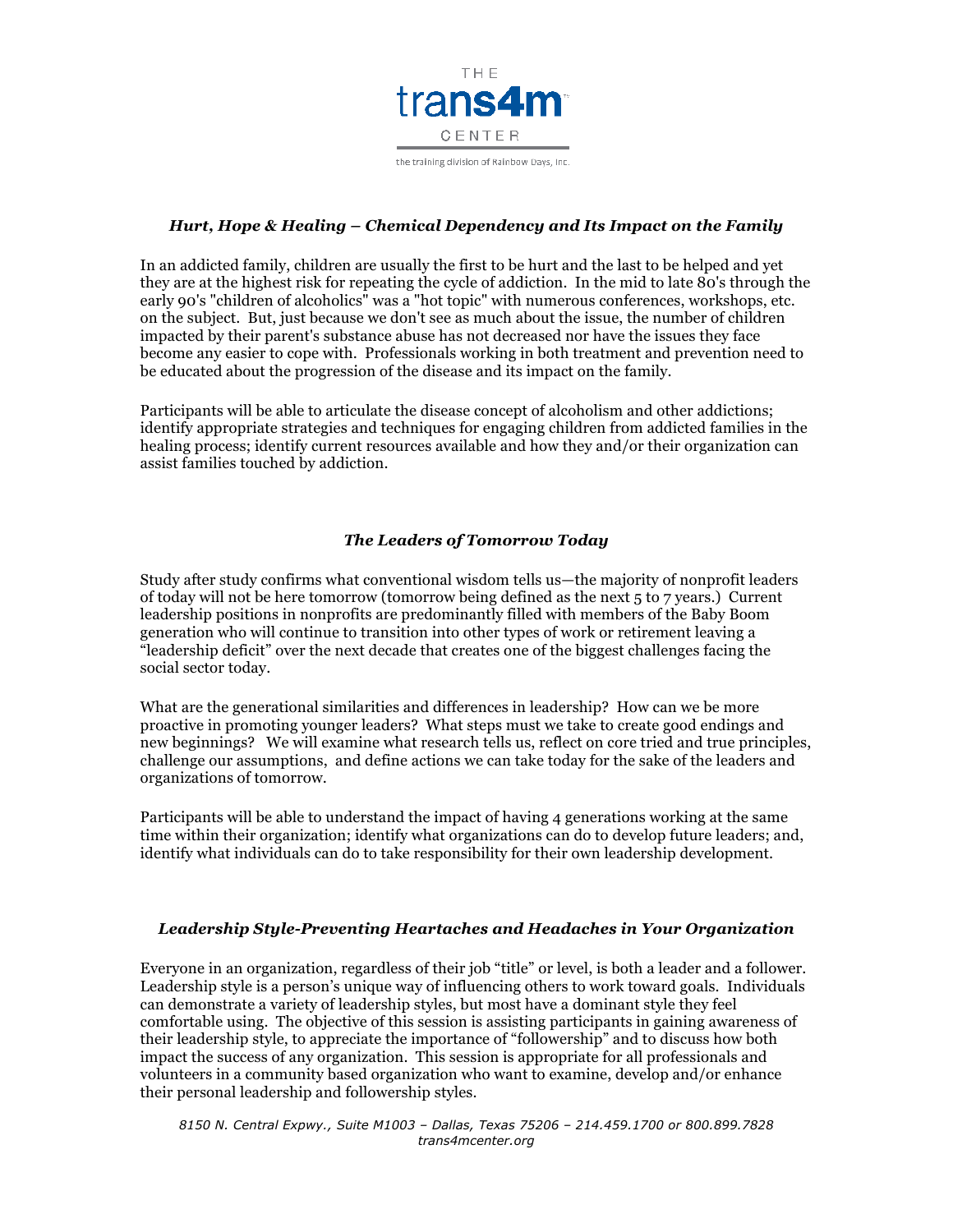

the training division of Rainbow Days, Inc.

## *The Resilient Leader*

Resiliency is defined as the capacity to spring back, rebound and successfully adapt in the face of adversity. Resiliency is a way of facing and understanding the world. It is a process, not a fixed, concrete state of being, and it can be learned and enhanced. In today's world of uncertainty and the inevitable "risks" associated with successfully fulfilling the mission of non-profit organizations, leaders must be resilient. Resilient leaders and organizations face reality with courage, find meaning in hardship and improvise when faced with seemingly impossible obstacles. Resilient leadership is as much about "being" and "knowing" as it is "doing."

The goal of this workshop is to apply resiliency research and methodologies to enhance and strengthen the capacity of nonprofit leaders and the organizations they lead. It is about moving beyond "survival" to successful significance. Five core competencies and their subsequent "major messages" will be discussed in this interactive, informative and fun session:

- I AM Self awareness and identification of leadership skills and core competencies
- I CAN Identification of what is on the horizon and boundaries that exist or need to exist
- I HAVE Examination of resources and abilities to "connect" for strength
- I WILL Exploration of solution and improvisation skills
- I BELIEVE Identification of goals and a belief in self and others for a successful future

### *The Resilient Organization - Applying Strategic Prevention Framework (SPF) Principles to Nonprofit Organizations*

In today's world of uncertainty and rapid change there are inevitable "risks" associated with successfully fulfilling the mission of nonprofit organizations and community coalitions. Leaders, and the organizations they lead, must be resilient and not lose sight of what is truly "important" in their rush to address the many demands of the "urgent". They must be able to face reality with courage, find meaning in hardship and improvise when faced with seemingly impossible obstacles.

The goal of this workshop is to apply resiliency research and methodologies to enhance and strengthen the capacity of leaders and their organizations, moving them beyond survival to significance and sustainability. The principles of Strategic Prevention Framework (SPF) are used as a template for assessing organizational capacity and developing strategies for continued relevance and success.

Participants will be able to define how key components of the SPF can be applied to sustain and renew their organization/coalition; assess the current capacity for sustaining the work of the organization/coalition; and select and apply the best strategies for developing and implementing a sustainability plan.